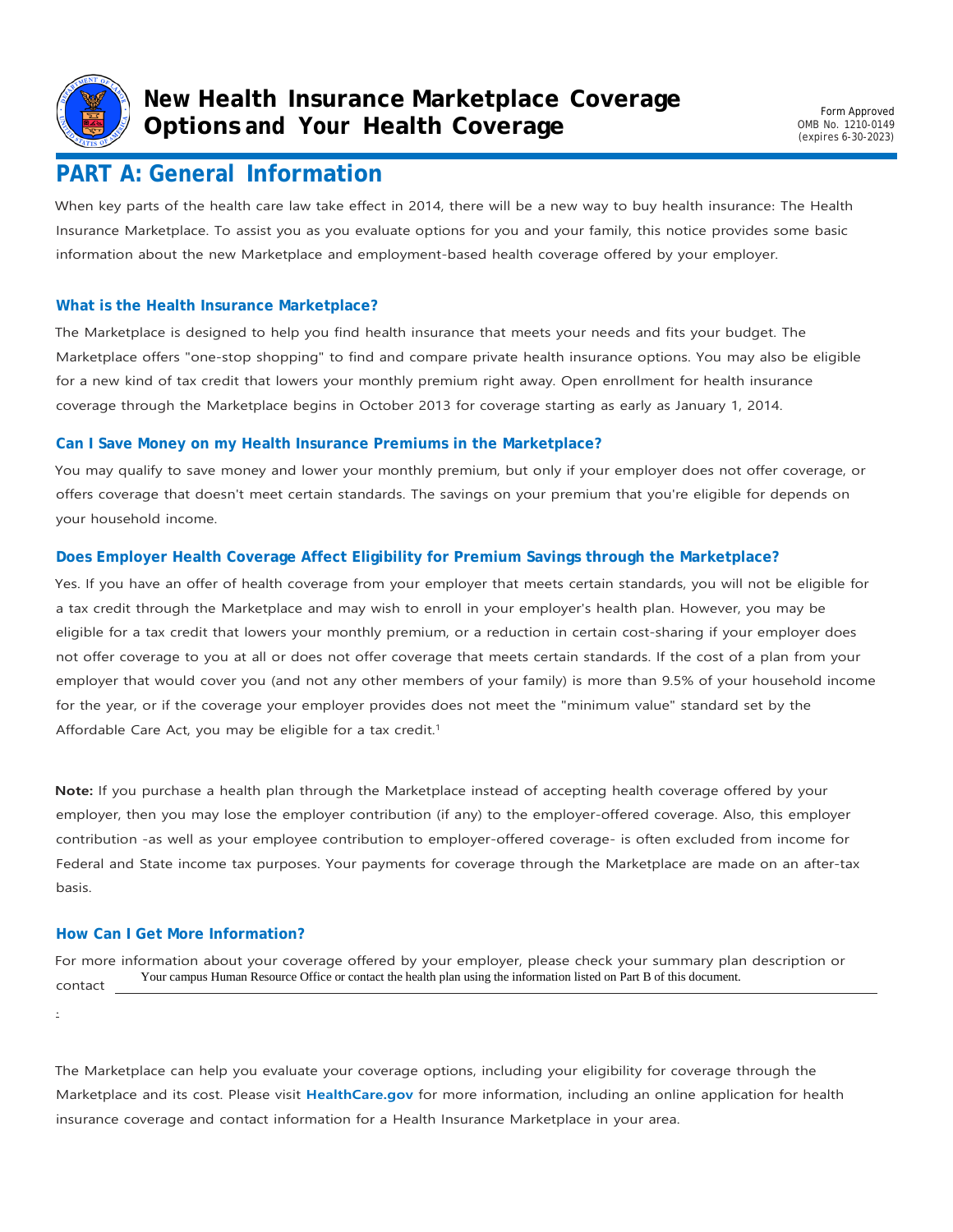$1$  An employer-sponsored health plan meets the "minimum value standard" if the plan's share of the total allowed benefit costs covered by the plan is no less than 60 percent of such costs.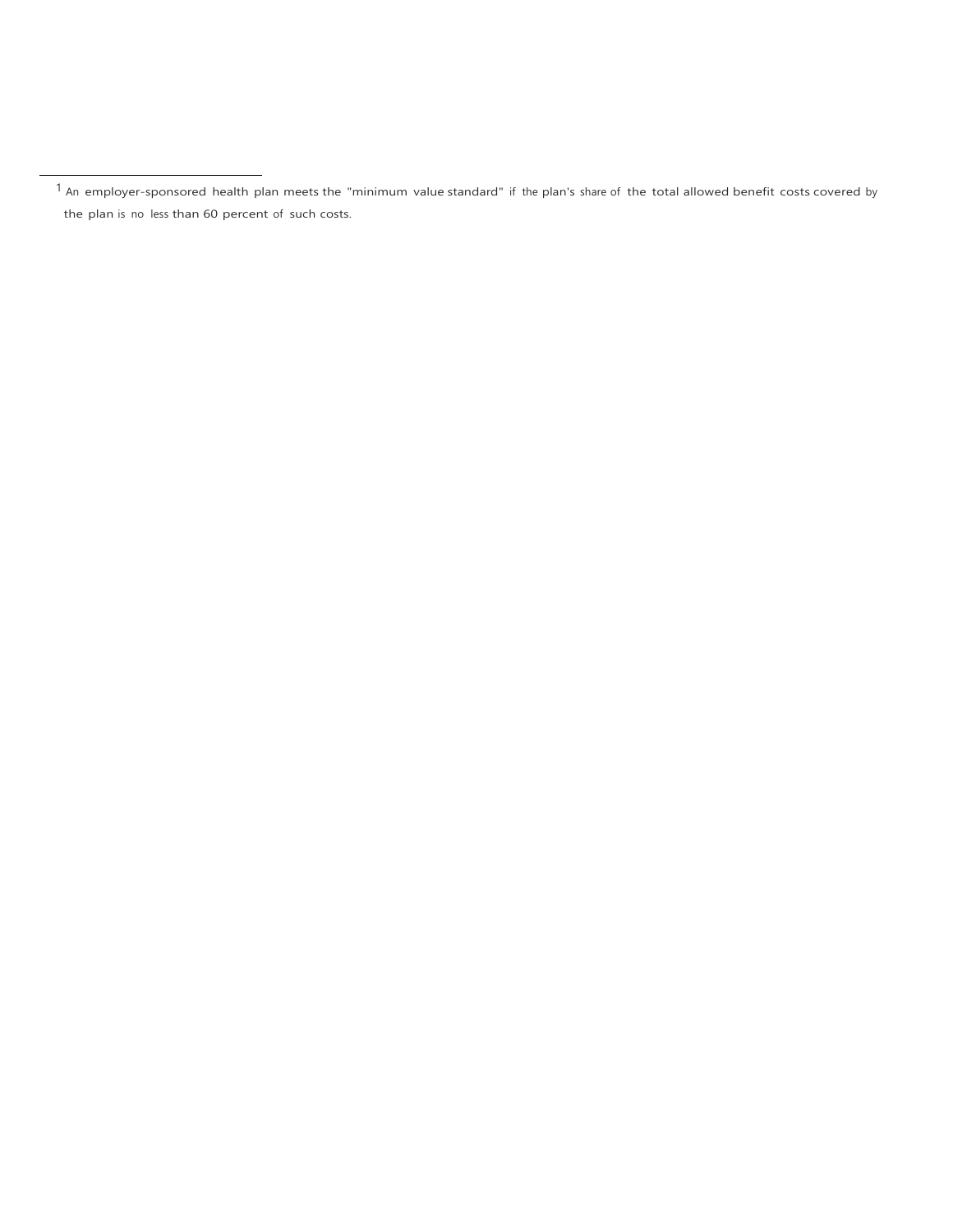# **PART B: Information About Health Coverage Offered by Your Employer**

This section contains information about any health coverage offered by your employer. If you decide to complete an application for coverage in the Marketplace, you will be asked to provide this information. This information is numbered to correspond to the Marketplace application.

| 3. Employer name                                                   |                   | 4. Employer Identification Number (EIN) |                 |               |
|--------------------------------------------------------------------|-------------------|-----------------------------------------|-----------------|---------------|
| The University of Arkansas System                                  |                   | 71-6003252                              |                 |               |
| 5. Employer address                                                |                   | 6. Employer phone number                |                 |               |
| 2404 North University Avenue                                       |                   | 501-686-2941                            |                 |               |
| 7. City                                                            |                   |                                         | 8. State        | $9.$ ZIP code |
|                                                                    |                   |                                         |                 |               |
| <b>Little Rock</b>                                                 |                   |                                         | <b>Arkansas</b> | 72207         |
| 10. Who can we contact about employee health coverage at this job? |                   |                                         |                 |               |
| The University of Arkansas System Health Plan ACA Contact          |                   |                                         |                 |               |
| 11. Phone number (if different from above)                         | 12. Email address |                                         |                 |               |
|                                                                    | spwood@uasys.edu  |                                         |                 |               |

Here is some basic information about health coverage offered by this employer:

• As your employer, we offer a health plan to:

All employees. Eligible employees are:

Some employees. Eligible employees are: **X**

Regular full-time and part-time appointed employees who work 20 or more hours per week. (Refer to University of Arkansas System Health Benefit Summary Plan Description for additional detail.)

#### •With respect to dependents:

 $\lambda$ 

We do offer coverage. Eligible dependents are: **X**

The lawful spouse of an Eligible Employee.

Each Child of the Eligible Employee from birth until the date on which they attain the age of twenty-six (26) years. (Refer to the University of Arkansas System Health Benefit Summary Plan Description for additional detail.)

| We do not offer coverage. |
|---------------------------|
|                           |

- If checked, this coverage meets the minimum value standard, and the cost of this coverage to you is intended to be **X** affordable, based on employee wages.
	- Even if your employer intends your coverage to be affordable, you may still be eligible for a premium discount through the Marketplace. The Marketplace will use your household income, along with other factors, to determine whether you may be eligible for a premium discount. If, for example, your wages vary from week to week (perhaps you are an hourly employee or you work on a commission basis), if you are newly employed mid-year, or if you have other income losses, you may still qualify for a premium discount.

If you decide to shop for coverage in the Marketplace, **[HealthCare.gov](http://www.healthcare.gov/)** will guide you through the process. Here's the employer information you'll enter when you visit **[HealthCare.gov](http://www.healthcare.gov/)** to find out if you can get a tax credit to lower your monthly premiums.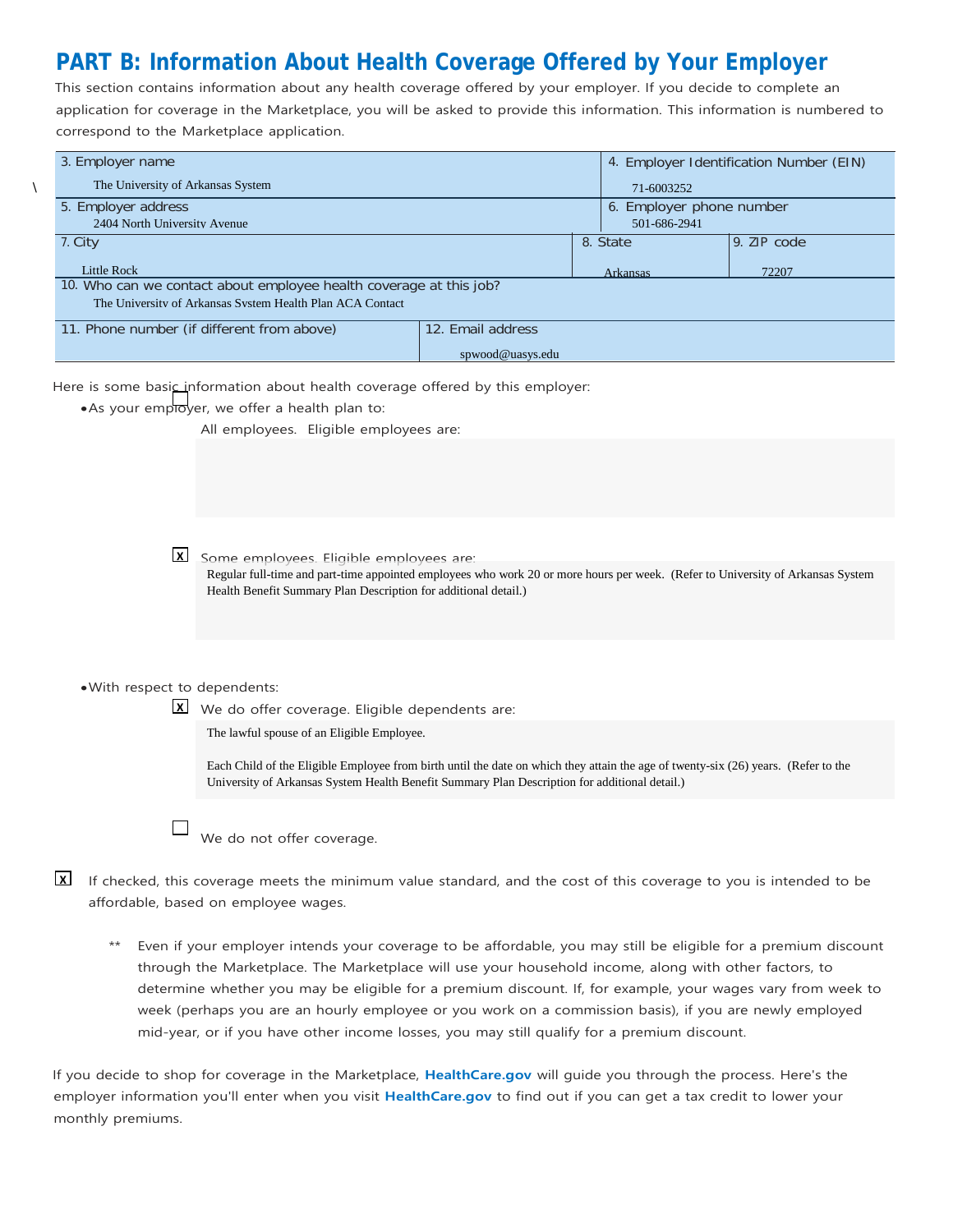The information below corresponds to the Marketplace Employer Coverage Tool. Completing this section is optional for employers but will help ensure employees understand their coverage choices.

| 13. Is the employee currently eligible for coverage offered by this employer, or will the employee be eligible in<br>the next 3 months?                                                                                                                                                                                                                                                                                                                                                                                                                            |  |  |  |
|--------------------------------------------------------------------------------------------------------------------------------------------------------------------------------------------------------------------------------------------------------------------------------------------------------------------------------------------------------------------------------------------------------------------------------------------------------------------------------------------------------------------------------------------------------------------|--|--|--|
| Yes (Continue)<br>13a. If the employee is not eligible today, including as a result of a waiting or probationary period, when is the<br>No (STOP and return this form to employee)                                                                                                                                                                                                                                                                                                                                                                                 |  |  |  |
|                                                                                                                                                                                                                                                                                                                                                                                                                                                                                                                                                                    |  |  |  |
| 14. Does the employer offer a health plan that meets the minimum value standard*?<br>$\sqrt{x}$ Yes (Go to question 15) $\Box$ No (STOP and return form to employee)                                                                                                                                                                                                                                                                                                                                                                                               |  |  |  |
| 15. For the lowest-cost plan that meets the minimum value standard* <b>offered only to the employee</b> (don't include<br>family plans): If the employer has wellness programs, provide the premium that the employee would pay if he/ she<br>received the maximum discount for any tobacco cessation programs, and didn't receive any other discounts based on<br>wellness programs.<br>a. How much would the employee have to pay in premiums for this plan? \$<br>b. How often? Weekly Every 2 weeks Twice a month<br>$\sqrt{x}$ Monthly<br>Quarterly<br>Yearly |  |  |  |
| If the plan year will end soon and you know that the health plans offered will change, go to question 16. If you don't<br>know, STOP, and return form to employee.                                                                                                                                                                                                                                                                                                                                                                                                 |  |  |  |

| 16. What change will the employer make for the new plan year?                                            |  |  |  |  |
|----------------------------------------------------------------------------------------------------------|--|--|--|--|
| Employer won't offer health coverage                                                                     |  |  |  |  |
| Employer will start offering health coverage to employees or change the premium for the lowest-cost plan |  |  |  |  |
| available only to the employee that meets the minimum value standard.* (Premium should reflect the       |  |  |  |  |
| discount for wellness programs. See question 15.)                                                        |  |  |  |  |
| a. How much would the employee have to pay in premiums for this plan? $\frac{1}{2}$                      |  |  |  |  |
| b. How often? Weekly Every 2 weeks<br>Monthly<br>  Twice a month<br><b>Yearly</b><br>  Quarterly         |  |  |  |  |

| • An employer-sponsored health plan meets the "minimum value standard" if the plan's share of the total allowed benefit costs covered by the |
|----------------------------------------------------------------------------------------------------------------------------------------------|
| plan is no less than 60 percent of such costs (Section $36B(c)(2)(C)(ii)$ of the Internal Revenue Code of 1986)                              |